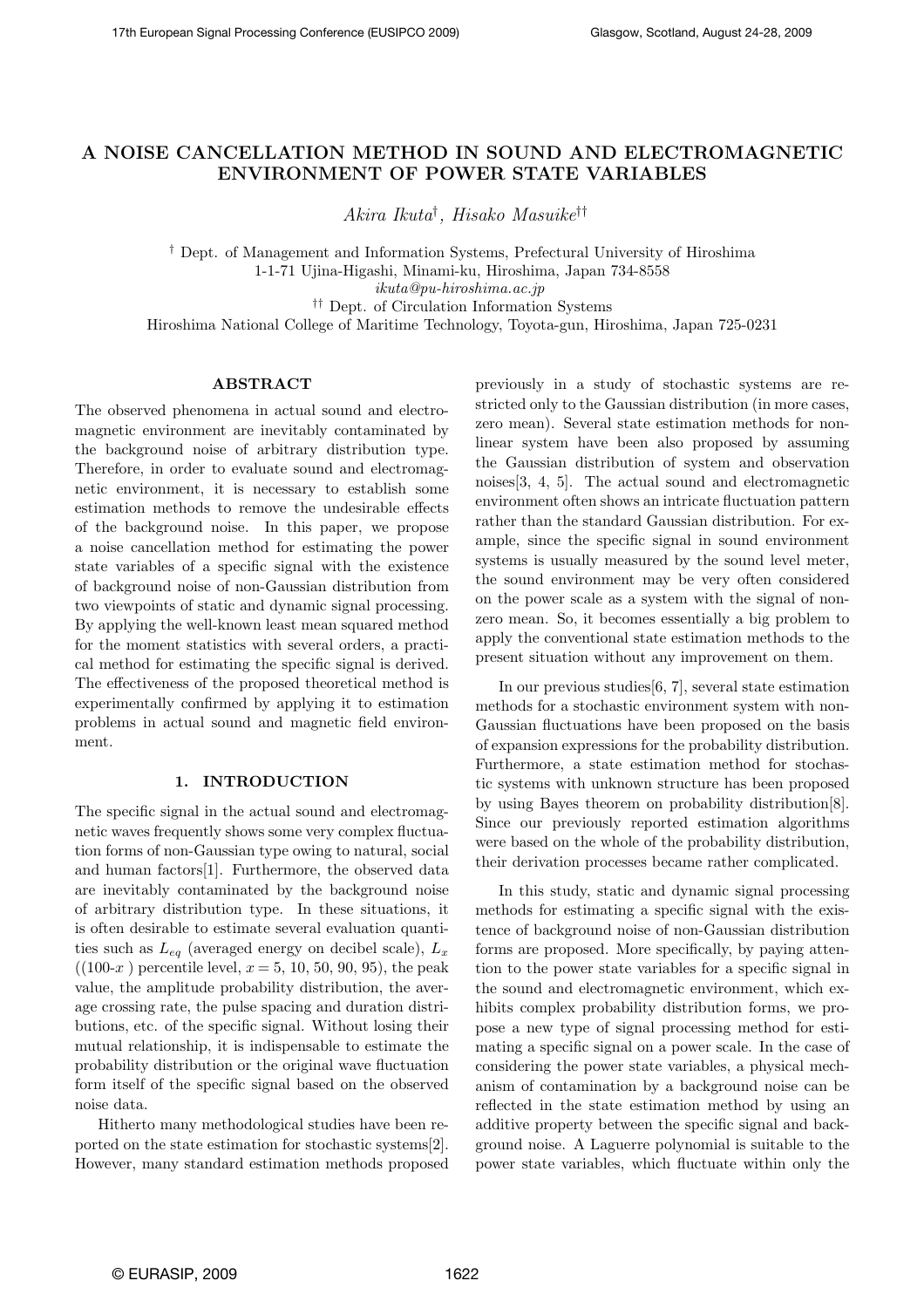positive region. The proposed method positively utilizes the additive property of power state variables in the derivation processes of the estimation algorithm. Instead of focusing on the whole of the probability distribution in our previous studies[6, 7, 8], by applying the well-known least mean squared method for the moment statistics with several orders, a simplified estimation algorithm is derived from the practical viewpoint.

The effectiveness of the proposed theoretical method is experimentally confirmed by applying it to the actual estimation problem in specific sound and magnetic field environment.

## 2. THEORETICAL CONSIDERATION

## 2.1 Static Noise Cancellation Method for Sound Environment

In the evaluation of sound environment around a main line, it is necessary to estimate the sound levels at plural evaluation points based on the observation at a reference point because of the difficulties of monitoring the sound levels at all evaluation points and at every instantaneous time. Firthermore, in the measurement of sound enviornment, the observation data are generally contaminated by an external noise (i.e., background noise). The power state variables satisfying the additive property of the specific signal and the background noise are considered in this study.

Let  $x$  and  $y$  be the specific signals in a power scale at an evaluation point and a reference point respectively. The probability distribution of  $x$  has to be predicted on the basis of the observed data of y. Though a single evaluation point is considered in the theoretical consideration for the simplification of the mathematical expression, the extension of theory to a case of multi-evaluation points is easy by considering multidimensional variable  $x$  instead of single variable  $x$ . In order to find explicitly the various statistical properties of x, let us expand the probability density function  $P(x)$ into an orthogonal polynomial series, as follows[9]:

$$
P(x) = P_0(x) \sum_{n=0}^{\infty} A_n \psi_n(x), \ A_n \equiv \langle \psi_n(x) \rangle, \tag{1}
$$

where  $\langle \rangle$  is an averaging operation with respect to the random variables. In (1),  $P_0(x)$  can be artificially chosen as the probability density functions describing the dominant parts of the actual fluctuation pattern. The information on the various types of lower and/or higher order correlations of  $x$  is reflected hierarchically in each expansion coefficient  $A_n$ . In this study, gamma distribution suiatble for random variables fluctuating within only a positive range such as the specific signal in a power scale is adopted.

$$
P_0(x) = \frac{x^{m_x - 1}}{\Gamma(m_x)s_x^{m_x}} e^{-\frac{x}{s_x}},
$$
  
\n
$$
m_x \equiv \frac{\mu_x^2}{\sigma_x^2}, s_x \equiv \frac{\sigma_x^2}{\mu_x},
$$
  
\n
$$
\mu_x \equiv \langle x \rangle, \sigma_x^2 \equiv \langle (x - \mu_x)^2 \rangle,
$$
 (2)

where  $\Gamma$ () is a Gamma function. Thus, orthogonal polynomial is given by

$$
\psi_n(x) = \sqrt{\frac{\Gamma(m_x)n!}{\Gamma(m_x+n)}} L_n^{(m_x-1)}(\frac{x}{s_x}),\tag{3}
$$

where  $L_n^{(m-1)}($  ) is a Laguerre polynomial of *n*-th order, defined by the following equation[10]:

$$
L_n^{(m)}(x) \equiv \frac{e^x x^{-m}}{n!} \frac{d^n}{dx^n} (e^{-x} x^{n+m})
$$
  
= 
$$
\sum_{r=0}^n (-1)^r n + m C_{n-r} \frac{x^r}{r!}.
$$
 (4)

In the measurement of sound environment, the effects by a background noise are inevitable. Then, based on the additive property of power state variables, the observed sound power z is expressed as

$$
z = x + v,\tag{5}
$$

where  $x$  and  $v$  are the specific signal and a background noise in a power scale at an evaluation point. We assume that the statistics of background noise are known. From (5), the following relationship can be obtained:

$$
z^{n} = (x+v)^{n} = \sum_{i=0}^{n} {}_{n}C_{i}x^{n-i}v^{i}.
$$
 (6)

In order to derive a prediction method for the probability density function of specific signal  $x$  at an evaluation point from observation  $y$  at a reference point, we pre-establish the system models on power functions of z, after replacing  $x^r$  with the conditional expectation  $\langle x^r | y \rangle$  in (6) by introducing a regression model for  $\langle x^r | y \rangle$  in a linear combination of Laguerre polynomials, as follows:

$$
\hat{z} = \langle x|y \rangle + v = a_{10} + a_{11}L_1(Y) + v,
$$
  
\n
$$
\hat{z}^2 = \langle x^2|y \rangle + 2 \langle x|y \rangle + v^2
$$
  
\n
$$
= a_{20} + a_{21}L_1(Y) + a_{22}L_2(Y)
$$
  
\n
$$
+ 2\{a_{10} + a_{11}L_1(Y)\}v + v^2,
$$
  
\n
$$
\hat{z}^3 = \langle x^3|y \rangle + 3 \langle x^2|y \rangle v
$$
  
\n
$$
+ 3 \langle x|y \rangle v^2 + v^3
$$
  
\n
$$
= a_{30} + a_{31}L_1(Y) + a_{32}L_2(Y) + a_{33}L_3(Y)
$$
  
\n
$$
+ 3\{a_{20} + a_{21}L_1(Y) + a_{22}L_2(Y)\}v
$$
  
\n
$$
+ 3\{a_{10} + a_{11}L_1(Y)\}v^2 + v^3,
$$
\n(7)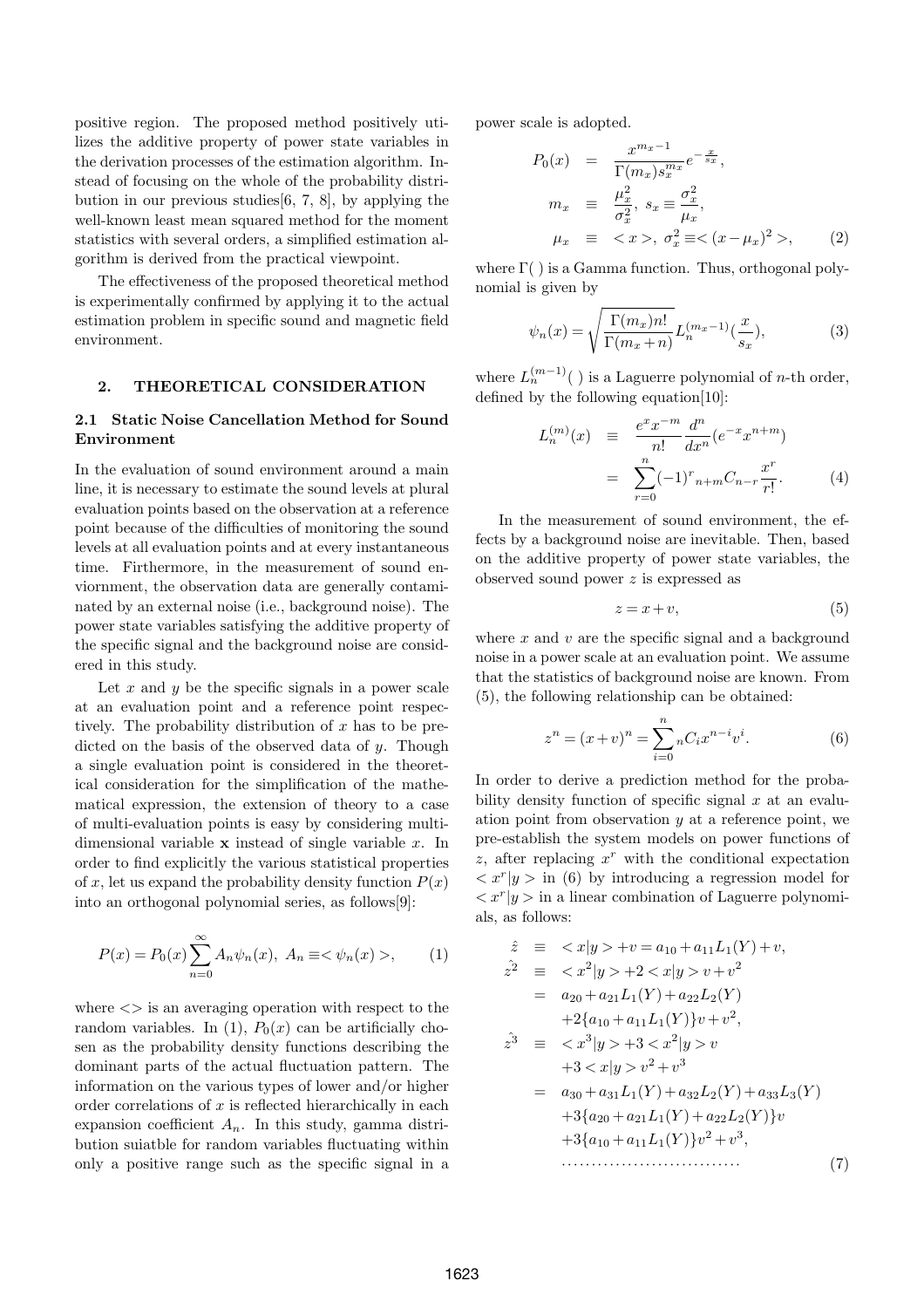with

$$
L_n(Y) \equiv L_n^{(m_y - 1)}(y/s_y),\tag{8}
$$

where  $a_{ij}$  ( $i = 1, 2, 3, \dots; j = 0, 1, 2, \dots, i$ ) in (7) are regression coefficients, and estimated by applying the wellknown least squared method for the moment statistics with several orders. More specifically, the regression coefficients in (7) are decided so as to minimize the criteria:

I<sup>1</sup> = < (z −zˆ) <sup>2</sup> >→ M inimize, I<sup>2</sup> = < (z <sup>2</sup> − ˆz 2) <sup>2</sup> >→ M inimize, I<sup>3</sup> = < (z <sup>3</sup> − ˆz 3) <sup>2</sup> >→ M inimize, ·····················. (9)

From  $\partial I_1/\partial a_{10} = \partial I_1/\partial a_{11} = \partial I_2/\partial a_{20} = \partial I_2/\partial a_{21} =$  $\partial I_2/\partial a_{22} = \partial I_3/\partial a_{30} = \partial I_3/\partial a_{31} = \cdots = 0$ , the coefficients  $a_{10}, a_{11}, a_{20}, a_{21}, \dots$ , are derived.

Next, by using the estimated regression coefficients, the moment statistics with several orders of the specific signal  $x$  at the evaluation point can be predicted on the basis of arbitrary observation data  $y$  at the reference point, as follows:

$$
\langle x \rangle = \langle \langle x | y \rangle \rangle_y = a_{10} + a_{11} \langle L_1(Y) \rangle,
$$
  
\n
$$
\langle x^2 \rangle = \langle \langle x^2 | y \rangle \rangle_y
$$
  
\n
$$
= a_{20} + a_{21} \langle L_1(Y) \rangle + a_{22} \langle L_2(Y) \rangle,
$$
  
\n
$$
\langle x^3 \rangle = \langle \langle x^3 | y \rangle \rangle_y
$$
  
\n
$$
= a_{30} + a_{31} \langle L_1(Y) \rangle + a_{32} \langle L_2(Y) \rangle
$$
  
\n
$$
+ a_{33} \langle L_3(Y) \rangle,
$$
  
\n
$$
\dots
$$
  
\n(10)

After evaluating two parameters  $m_x, s_x$  and expansion coefficients  $A_n$  by use of (10), as

$$
m_x = \frac{^2}{ - ^2},\tag{11}
$$

$$
s_x = \frac{\langle x^2 \rangle - \langle x \rangle^2}{\langle x \rangle}, \tag{12}
$$

$$
A_n = \sqrt{\frac{\Gamma(m_x)n!}{\Gamma(m_x+n)}} \sum_{r=0}^n (-1)^r n+r} C_{n-r} \frac{2r}{r!}.
$$
\n(13)

by substituting  $(11)-(13)$  into  $(1)-(3)$ , the probability density function connected with several evaluation quantities for sound environment can be predicted.

### 2.2 Dynamic Noise Cancelation Method for Sound and Electromagnetic Environment

Let us consider the sound and electromagnetic environment with the power state variables fluctuating in a nonstationary form within a positive region, and express the system equation as:

$$
x_{k+1} = Fx_k + Gu_k, \tag{14}
$$

where  $x_k$  is the unknown specific signal at a discrete time  $k$ , to be estimated. The statistics of the random input  $u_k$  and two parameters F and G can be estimated by the auto- correlation technique[11]. On the other hand, based on the additive property of power state variables, the observation  $y_k$  contaminated by the background noise  $v_k$  can be expressed as:

$$
y_k = x_k + v_k. \tag{15}
$$

Because the statistics of the background noise are often unknown, the following noise model is introduced.

$$
v_k = \alpha_k e_k + \beta_k,\tag{16}
$$

where  $\alpha_k$  and  $\beta_k$  are unknown parameters, and  $e_k$  denotes a random noise with mean 0 and variance 1. For the simultaneous estimation of the parameters  $\alpha_k$  and  $\beta_k$  with the specific signal  $x_k$ , the simple dynamical model is introduced.

$$
\alpha_{k+1} = \alpha_k, \ \beta_{k+1} = \beta_k. \tag{17}
$$

In order to derive an estimation algorithm for a specific signal based on the noisy observation, we positively pre-establish the estimates on the power functions of  $x_k$ . Since the parameters  $\alpha_k$  and  $\beta_k$  are also unknown, the estimates for the parameters have to be considered in a simultaneous form with the estimates of  $x_k$ . (For the simplification of the estimation algorithm, only the power functions with first and second orders are considered):

$$
\hat{x}_k = b_{10} + b_{11} L_1^{(m_k^* - 1)}(\frac{y_k}{s_k^*}),
$$
\n
$$
\hat{x}_k^2 = b_{20} + b_{21} L_1^{(m_k^* - 1)}(\frac{y_k}{s_k^*}) + b_{22} L_2^{(m_k^* - 1)}(\frac{y_k}{s_k^*}),
$$
\n
$$
\hat{\alpha}_k = c_{10} + c_{11} L_1^{(m_k^* - 1)}(\frac{y_k}{s_k^*}),
$$
\n
$$
\hat{\alpha}_k^2 = c_{20} + c_{21} L_1^{(m_k^* - 1)}(\frac{y_k}{s_k^*}) + c_{22} L_2^{(m_k^* - 1)}(\frac{y_k}{s_k^*}),
$$
\n
$$
\hat{\beta}_k = d_{10} + d_{11} L_1^{(m_k^* - 1)}(\frac{y_k}{s_k^*}),
$$
\n
$$
\hat{\beta}_k^2 = d_{20} + d_{21} L_1^{(m_k^* - 1)}(\frac{y_k}{s_k^*}) + d_{22} L_2^{(m_k^* - 1)}(\frac{y_k}{s_k^*}),
$$
\n
$$
\hat{\beta}_k^2 = d_{20} + d_{21} L_1^{(m_k^* - 1)}(\frac{y_k}{s_k^*}) + d_{22} L_2^{(m_k^* - 1)}(\frac{y_k}{s_k^*}),
$$
\n(18)

where  $\hat{x}_k, \hat{x_k^2}, \hat{\alpha}_k, \hat{\alpha}_k^2, \hat{\beta}_k, \hat{\beta}_k^2$  denote the estimates of  $x_k, x_k^2, \alpha_k, \alpha_k^2, \beta_k, \beta_k^2$  respectively. Furthermore,  $b_{ij}, c_{ij}$ and  $d_{ij}$  denote the regression coefficients.

Considering (15) and (16), two parameters  $m_k^*$  and  $s_k^*$  can be given by

$$
m_k^* \equiv \frac{(y_k^*)^2}{\Omega_k}, s_k^* \equiv \frac{\Omega_k}{y_k^*},
$$
  
\n
$$
y_k^* \equiv \langle y_k | Y_{k-1} \rangle = x_k^* + \beta_k^*,
$$
  
\n
$$
\Omega_k \equiv \langle (y_k - y_k^*)^2 | Y_{k-1} \rangle
$$
  
\n
$$
= \Gamma_{x_k} + \Gamma_{\alpha_k} + \Gamma_{\beta_k} + (\alpha_k^*)^2 \qquad (19)
$$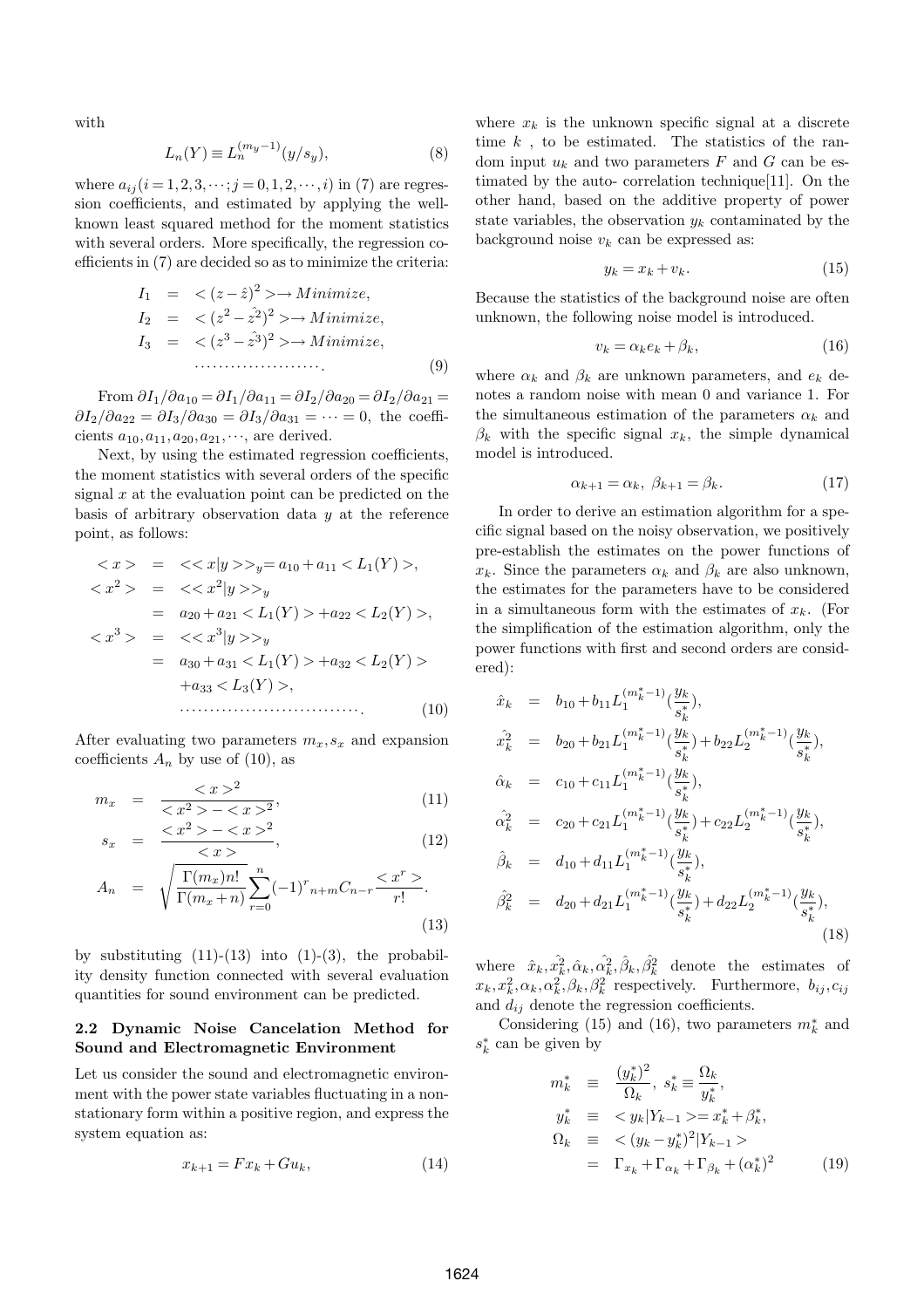with

$$
x_k^* \equiv \langle x_k | Y_{k-1} \rangle, \Gamma_{x_k} \equiv \langle (x_k - x_k^*)^2 | Y_{k-1} \rangle, \n\alpha_k^* \equiv \langle \alpha_k | Y_{k-1} \rangle, \Gamma_{\alpha_k} \equiv \langle (\alpha_k - \alpha_k^*)^2 | Y_{k-1} \rangle, \n\beta_k^* \equiv \langle \beta_k | Y_{k-1} \rangle, \Gamma_{\beta_k} \equiv \langle (\beta_k - \beta_k^*)^2 | Y_{k-1} \rangle, \n(20)
$$

where  $Y_{k-1} = \{y_1, y_2, \dots, y_{k-1}\}\$  is a set of observation data up to a time  $k-1$ .

Next, by applying the well-known least mean squared method for the moment statistics with first and second orders, a practical estimation method is derived. More specifically, the regression coefficients in (18) are decided so as to minimize the criteria:

J<sup>1</sup> = < (x<sup>k</sup> −xˆk) 2 |Yk−<sup>1</sup> >→ M inimize, J<sup>2</sup> = < (x 2 <sup>k</sup> <sup>−</sup> <sup>ˆ</sup><sup>x</sup> 2 k ) 2 |YK−<sup>1</sup> >→ M inimize, J<sup>3</sup> = < (α<sup>k</sup> −αˆk) 2 |Yk−<sup>1</sup> >→ M inimize, ·····················. (21)

After substituting (18) in (21) and differentiating it with respect to each regression coefficient, and then using the statistical property of Laguerre polynomial, the regression coefficients can be expressed in functional forms of  $x_k^*, \Gamma_{x_k}, \alpha_k^*, \Gamma_{\alpha_k}, \beta_k^*, \Gamma_{\beta_k}.$ 

Finally, by considering (14) and (17), the prediction algorithm essential for performing the recursive estimation can be expressed as

$$
x_{k+1}^{*} = F\hat{x}_{k} + G < u_{k} >,\n\alpha_{k+1}^{*} = \hat{\alpha}_{k}, \ \beta_{k+1}^{*} = \hat{\beta}_{k},\n\Gamma_{x_{k+1}} = F^{2}\{\hat{x}_{k}^{2} - (\hat{x}_{k})^{2}\}\n+G^{2} < (u_{k} - < u_{k} >)^{2} >,\n\Gamma_{\alpha_{k+1}} = \hat{\alpha}_{k}^{2} - (\hat{\alpha}_{k})^{2}, \ \Gamma_{\beta_{k+1}} = \hat{\beta}_{k}^{2} - (\hat{\beta}_{k})^{2}. \tag{22}
$$

Therefore, by combining the estimation algorithm of (18) with the prediction algorithm of (22), the recurrence estimation of the specific signal can be achieved.

## 3. EXPERIMENTAL CONSIDERATION

The effectiveness of the proposed static signal processing method in Sect. 2.1 is confirmed experimentally by applying it to actual road traffic noise data observed in a complicated sound environment near a national road. In order to evaluate the sound environment around the main line, the sound level at an evaluation point has to be predicted on the basis of the observation at a reference point. The reference point and the evaluation point were chosen at the positions being 1 m and 25 m apart from one side of the road. One of the predicted results is shown in Fig. 1. The theoretically predicted curves of the 2nd and 3rd approximations considering up to the

third and fourth order moments of  $x$  in (10) show precise agreements with the experimentally sampled values for the probability distribution of the road traffic noise at the evaluation point.

Next, in order to examine the practical usefulness of the proposed dynamic signal processing method in Sect. 2.2, it is applied to the actual state estimation problem in specific sound and magnetic field environment. Actual road traffic noise is adopted as an example of a specific signal with a complex fluctuation form. Applying the proposed estimation method to actually observed data contaminated by background noise, the fluctuation wave form of the specific signal (i.e., road traffic noise) was estimated. Figures 2 shows one of the estimated results for the road traffic noise. For reasons of comparison, the results obtained by the well-known extended Kalman filter[3] are also shown in this figure. It is noted that the proposed method estimates fairly precisely the specific signal with rapidly changing fluctuations. The results from the extended Kalman filter, on the other hand, show relatively large estimation errors, particularly in the estimation of the lower level values of the fluctuation, in which the specific signal is completely embedded in the background noise.

Furthermore, by adopting a personal computer in the actual working environment as specific information equipment, the proposed method is applied to estimate the magnetic field leaked from a VDT under the situation of playing a computer game. More specifically, in the actual office environment of using four computers, the magnetic field strength leaked from a specific computer is estimated by regarding the magnetic field from other three computers as background noise. The data of magnetic field strength of the specific signal and the background noise were measured respectively by use of a HI-3603 type electromagnetic field survey meter. By use of the additive property of the power state variables, the obervation data were obtained. Figure 3 shows the estimated results of the specific signal. The estimation results using the proposed method show good agreement with the true values in spite of artificially employing several types of arbitrary initial values.

The above results clearly show the effectiveness of the proposed method for application to the observation contaminated by the background noise.

#### 4. CONCLUSION

In this study, we investigated the random signal on a power scale in an actua sound and electromagnetic environment fluctuating within the positive region. First, a static method for predicting the probability distribution of the specific signal at a evaluation point was proposed on the basis of observation at a reference point in sound environment. Furthermore, a dynamic method for esti-